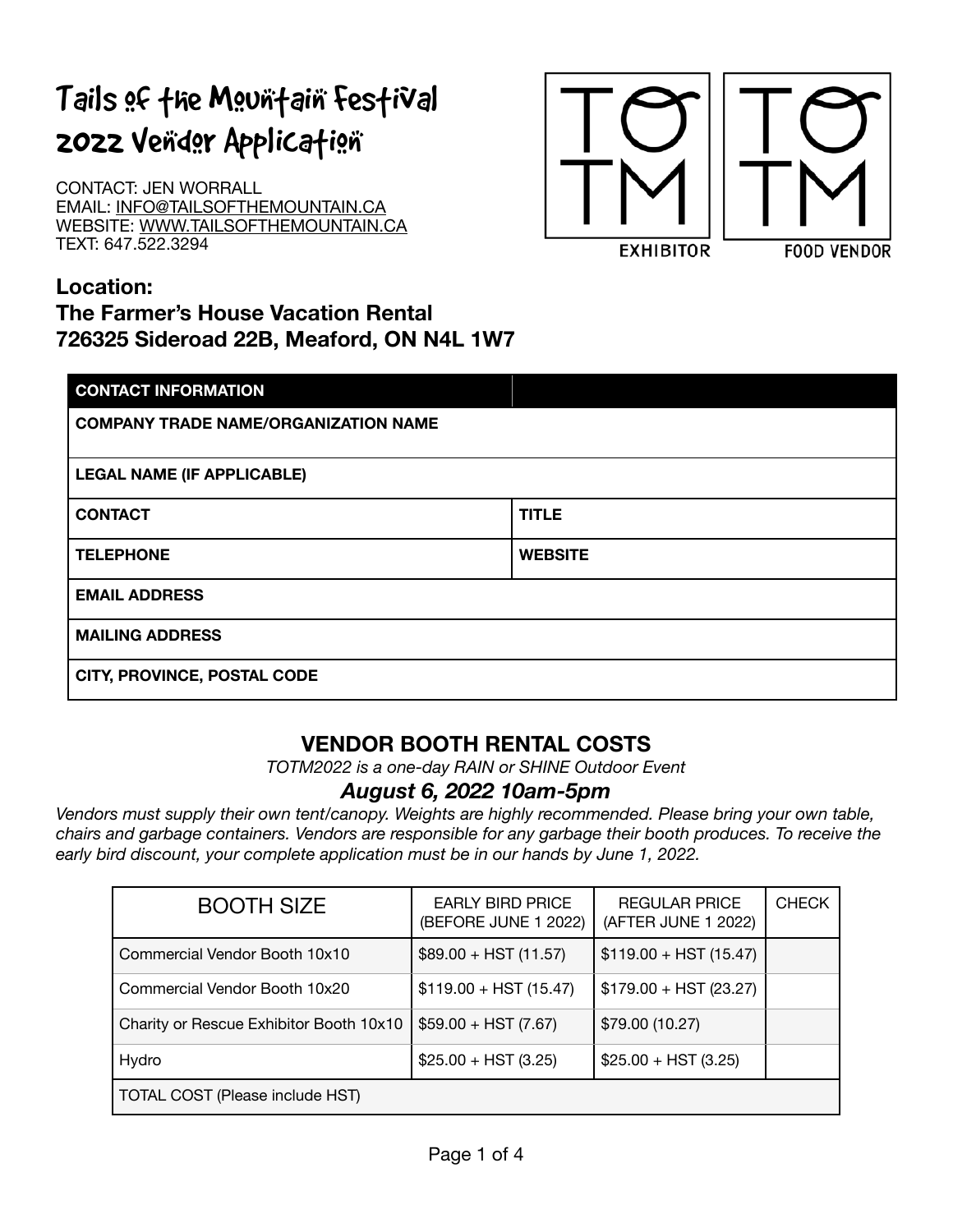#### *PAYMENT:*

*Please make cheques payable to 2148469 Ontario Limited or send an e-transfer to [info@tailsofthemountain.ca](mailto:info@tailsofthemountain.ca) (Please state TOTM and the name of your company in the e-transfer notes) Pay by credit card (Charge will appear as "The Farmer's House")* 

*Name on Card:*  $\Box$ 

*Credit Card Number: \_\_\_\_\_\_\_\_\_\_\_\_\_\_\_\_\_\_\_\_\_\_\_\_\_\_\_\_\_\_\_\_\_\_\_\_\_\_\_\_\_\_\_\_\_\_\_\_\_\_\_\_\_\_\_\_\_\_\_\_\_\_\_\_\_\_\_* 

*Expiry Date:\_\_\_\_\_\_\_\_\_\_\_\_\_\_\_\_\_\_\_\_\_\_\_\_ CVV:\_\_\_\_\_\_\_\_\_\_\_\_\_\_\_ Postal Code:\_\_\_\_\_\_\_\_\_\_\_\_\_\_\_\_\_\_\_* 

## LIST OF PRODUCT AND/OR SERVICES YOU WILL BE OFFERING OR SELLING AT THE EVENT. ITEMS MUST BE APPROVED BY TAILS OF THE MOUNTAIN.

| <b>PARTICIPANTS</b> |         |
|---------------------|---------|
| NAME:               | MOBILE: |
| NAME:               | MOBILE: |
| NAME:               | MOBILE: |
| NAME:               | MOBILE: |

By signing this agreement, the Vendor agrees to the Tails of the Mountain Terms and Conditions as listed in the Exhibitor Rules & Regulation form. Any change in the Vendor's mailing address, brand names or product listing must be communicated in writing. By signing below, the Vendor herby affirmatively consents and agrees to all Terms & Conditions. Filming or photos may be in progress at the event. By exhibiting in this event, you agree to allow for your image to appear in our videotaping,

| <b>NAME</b> | <b>DATE</b> |
|-------------|-------------|
| SIGNATURE   |             |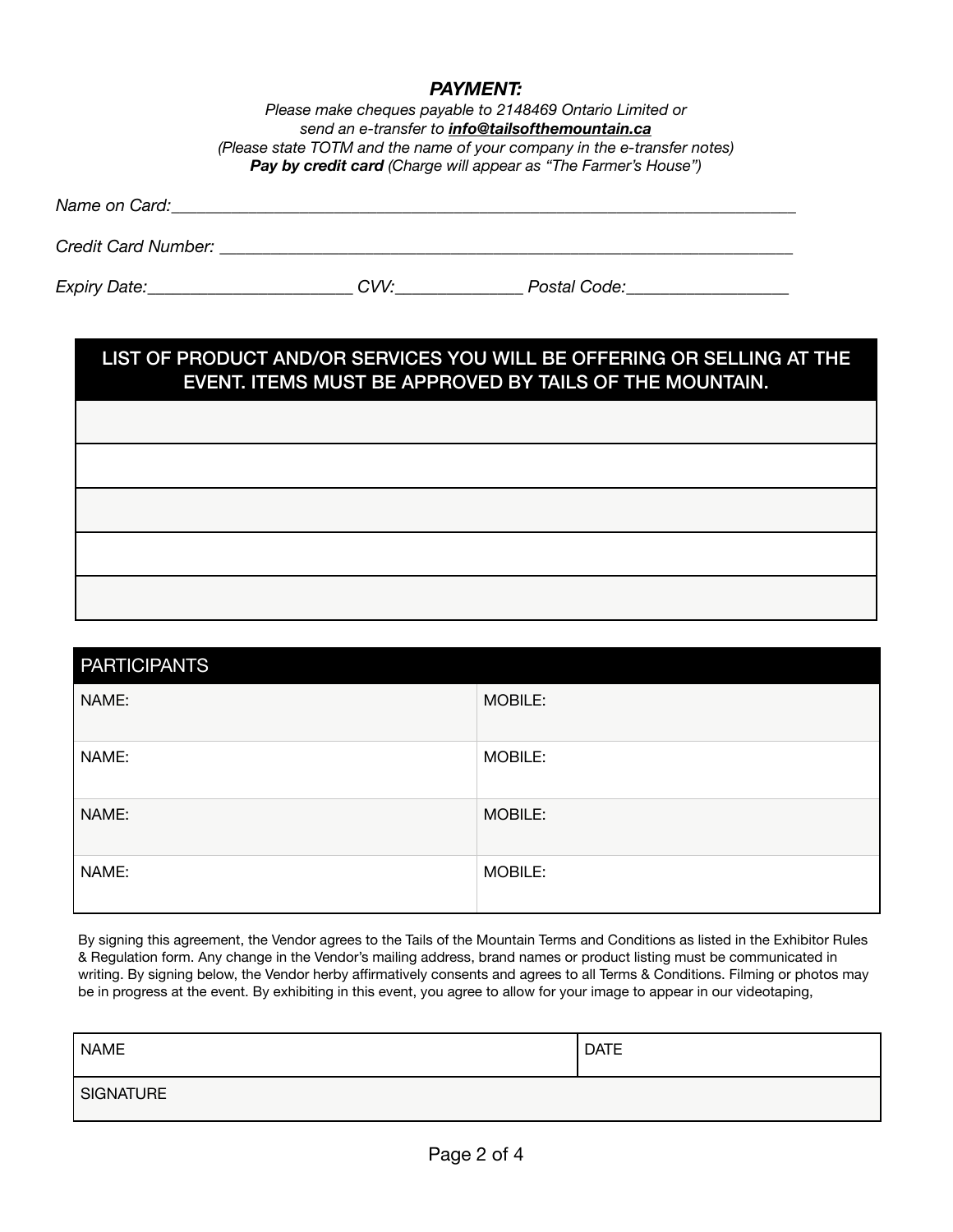

**Exhibitor Rules & Regulations:** The following Terms and Conditions define the Agreement between Vendor and Tails of the Mountains. Participation in the show is contingent on agreeing to, as well as adhering to these rules:

1. CONTRACT: This application for space when, and if, accepted by the Management shall constitute a contract between the Exhibitor and the Management and in addition to its terms, shall include and incorporate the Exhibitor's Rules and Regulations printed on this application,

2. QUALIFICATIONS TO EXHIBIT: The Management reserves the right to remove, decline, or prohibit any exhibit or part of an exhibit, or proposed exhibit, which in its opinion is not suitable to or in keeping with the character of the exhibition. Management reserves the right to close down and remove immediately any exhibitor and exhibit from the show. *\* Product and or services not pre-approved by Tails of the Mountain for exhibit will be asked to remove the product and or service from their booth/spot.* 

3. PAYMENTS: Applications for space received by Management must be accompanied by a non-refundable cheque for the total cost of the space selected. Payment must follow an emailed application. Vendor spots are not reserved until FULL payment is received. No refunds or cancellations will be reimbursed.

4. RETURNED CHEQUES: non-sufficient and/or stop payments are subject to a \$50 service charge

5. EXHIBIT SPACE RENTAL: Exhibitor is responsible for setup of their exhibit space. Exhibitor is responsible for cleaning up their area upon tear down.

6. LOCATION OF EXHIBIT: The Exhibitor agrees to confine their presentation within the contracted space only, and within the maximum height set by the show rules and regulations, and to maintain a staff in their booth space during show hours. Management reserves the right to relocate an exhibitor, as it shall deem necessary to the proper conduct of the Exhibition.

7. EXHIBITOR'S INFORMATION: The Management will email to each Exhibitor Information which shall contain a copy of the Operational Rules. It will contain move-in, show hours, and move-out from the Exhibition.

8. PROPERTIES: No exhibitor or feature area sponsor will be permitted to utilize the titles, names or phrases associated with any Tails of the Mountain Festival feature area as part of their exhibit, unless they have signed and financially committed to Sponsor that specific feature area.

9. LAWS, RULES & REGULATIONS: All pertinent fire code, laws, ordinances and regulations pertaining to health, fire prevention and public safety shall be strictly obeyed. Vendor agrees to keep all merchandise, chairs, and other equipment within the marked boundaries of the booth.

10. EXHIBIT INSTALLATION/REMOVAL: The Exhibitor agrees that no display may be dismantled or goods removed during the entire run of the show, but must remain intact until after the closing time of the show. The Exhibitor also agrees to remove the exhibit and equipment from the show building by the final move-out time limit (as set by the show rules and regulations), or in the event of failure to do so the exhibitor agrees to pay for such additional costs as may be incurred.

11. SUBLETTING OF SPACE: Subletting of exhibit space is prohibited. The Exhibitor may not sublet a portion, the whole or any part of the exhibit space allocated by Show management to the Exhibitor.

12. CANCELLATION OF CONTRACT: The Management reserves the right to terminate this contract and to withhold from the Exhibitor possession of the exhibit space if: (a) the Exhibitor fails to pay all space rental charges upon arrival at the Festival or (b) the Exhibitor fails to perform any terms and conditions of the contract.

13. POSTPONEMENT OR CANCELLATION BY MANAGEMENT: The Management reserves the right to postpone or cancel the exhibition at its discretion. All monies will be refunded to Sponsors and Exhibitors. The option to participate in future exhibitions is at the discretion of the Sponsor / Exhibitor.